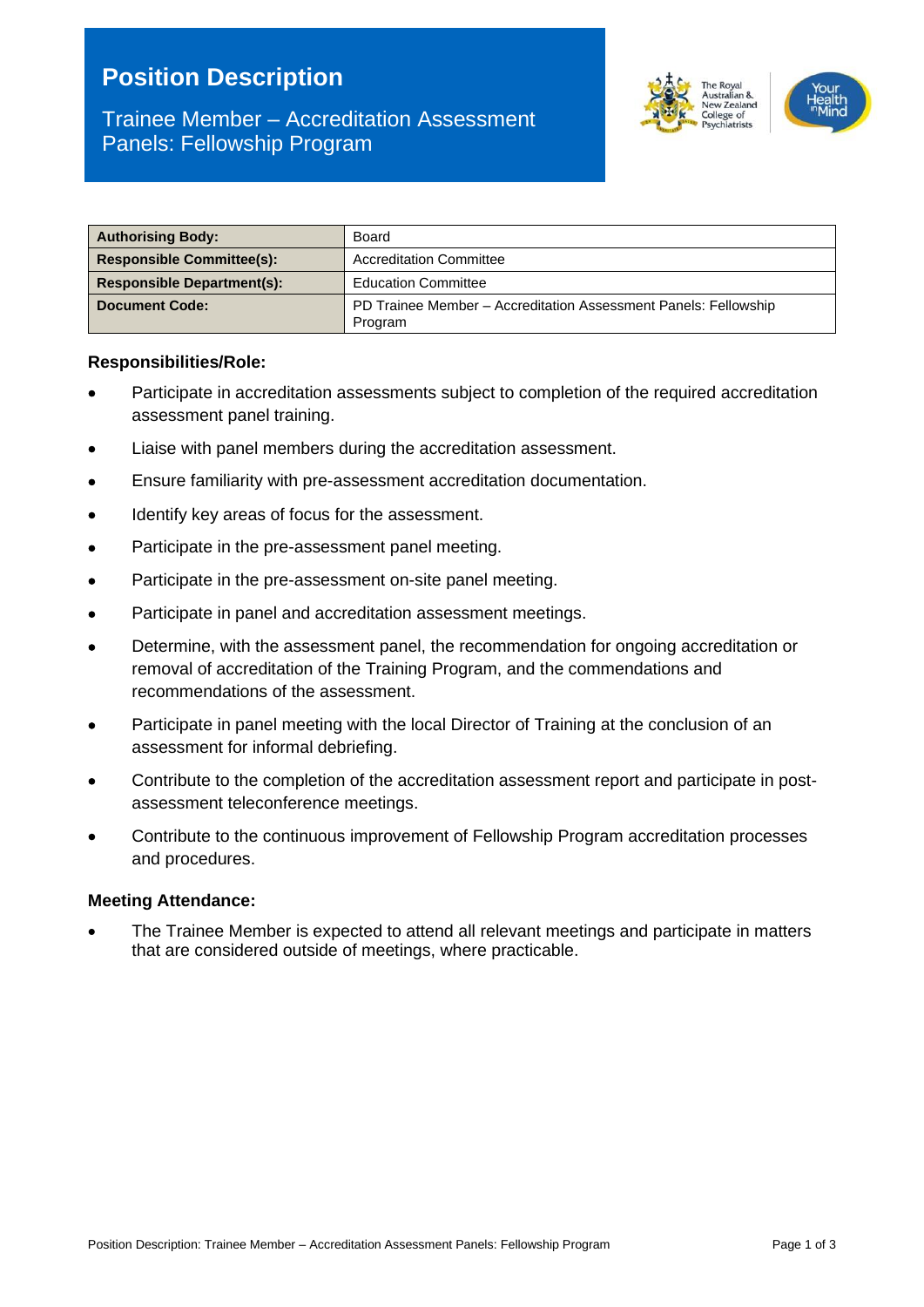## **Selection Criteria:**

- Current active associate membership of The Royal Australian and New Zealand College of Psychiatrists (RANZCP).
- Active participation and good standing in the Fellowship Program, as verified by the RANZCP Training Department.

*N.B Trainees who are 'not in training' or on a 'break in training' are ineligible to apply to be an accreditation panel member.* 

- Successful completion of stage one of Fellowship training.
- A commitment to the education and professional development of psychiatry.
- Demonstrated excellence in psychiatric training, as evidenced in a curriculum vitae.
- No perceived, potential or real conflict of interest that cannot be mitigated.

## **Selection Process:**

- The Trainee Member shall express interest in the position when expressions of interest are invited.
- The Trainee Member shall be appointed to accreditation panel and specific assessment/s by the Accreditation Committee.
- The appointment as Trainee Member is not limited other than by the currency of the Selection Criteria.
- The Trainee Member will not be allocated to an accreditation assessment in their own state, territory, or RANZCP training program.
- Membership of each accreditation panel shall be determined by the Accreditation Committee according to the specific circumstances of the accreditation assessment.
- A signed Deed of Undertaking recorded with the RANZCP.

## **Voting Rights:**

A full voting member of the Panel.

## **Reporting Relationships:**

## *Internal Relationships:*

Accreditation outcomes are reported by the accreditation panel as required to:

- **The Board**
- Corporate Governance and Risk Committee
- The Education Committee
- The Accreditation Committee
- The Committee for Training
- The Committee for Education Evaluation, Monitoring and Reporting
- Branch Training Committees or the New Zealand National Training Committee
- Directors of Training
- Trainees in the Training Program
- Local Training Committees
- Local Health Services.